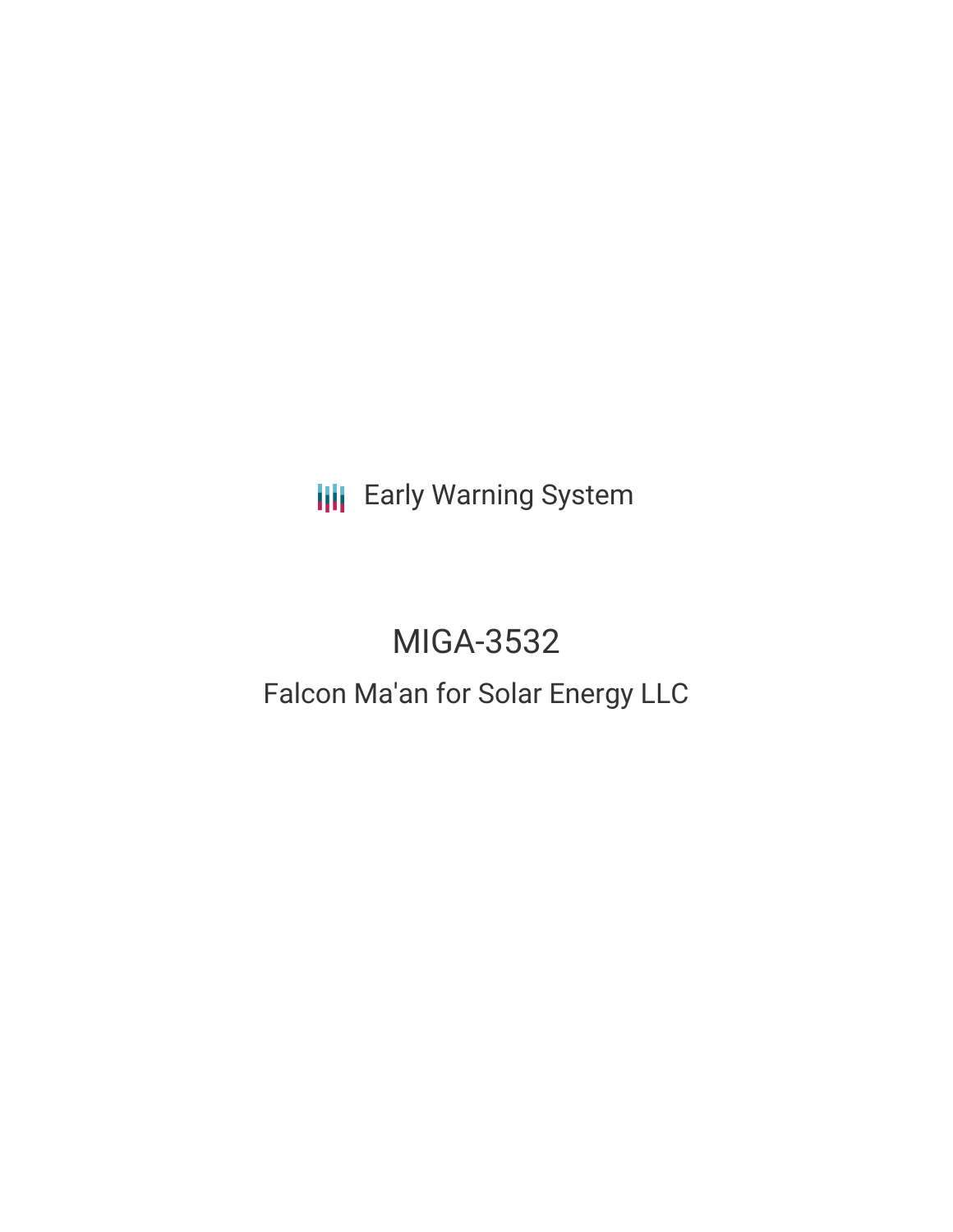

## **Quick Facts**

| Jordan                                                          |
|-----------------------------------------------------------------|
| Multilateral Investment Guarantee Agency (MIGA)                 |
| Proposed                                                        |
|                                                                 |
| 2017-02-27                                                      |
| Enerray Global Solar Opportunities Inc.Desert Technologies Ltd. |
| Energy                                                          |
| $$5.50$ million                                                 |
|                                                                 |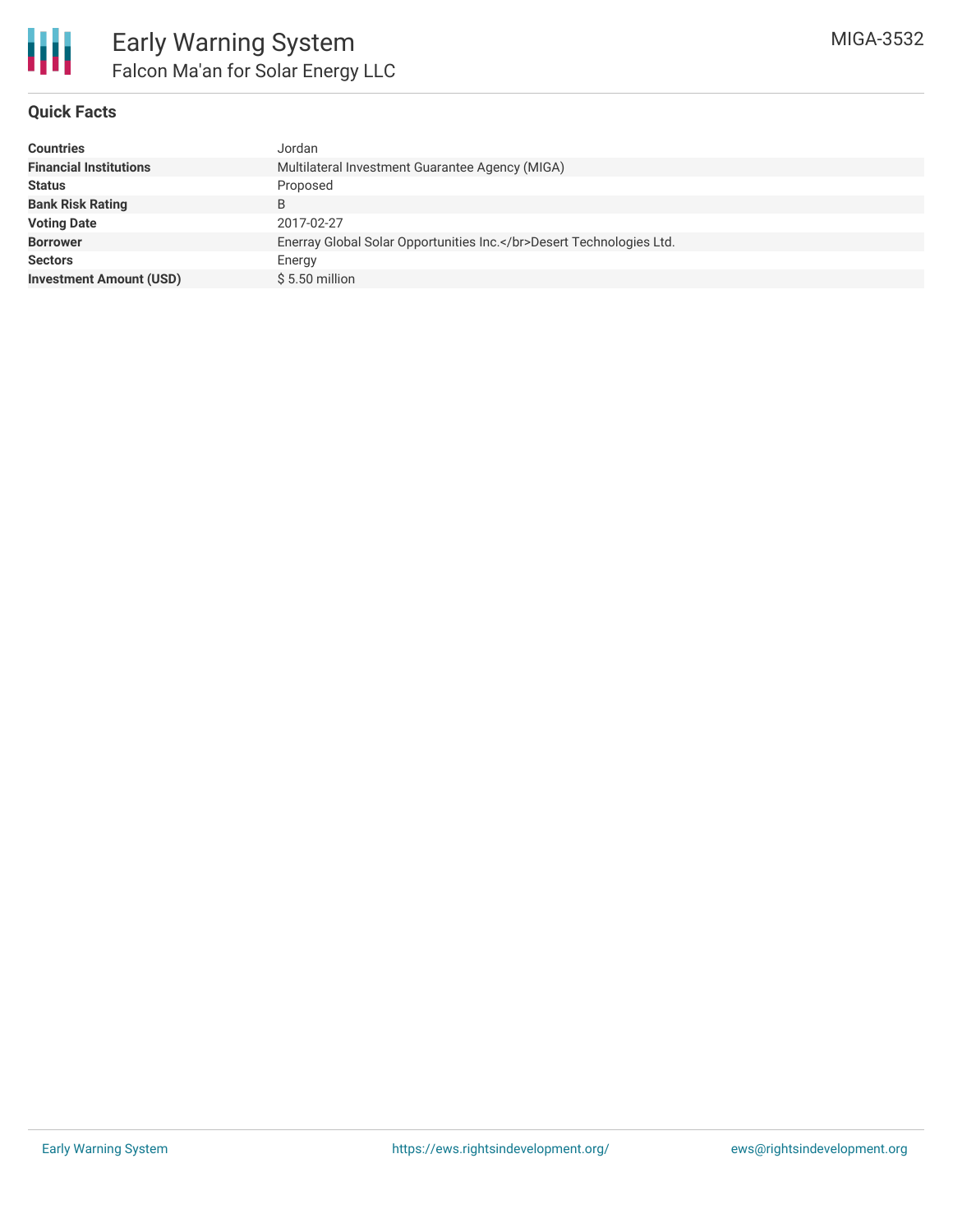

## **Project Description**

Project description

This summary covers applications by Enerray Global Solar Opportunities Inc. of the United States (EGSO) and Desert Technologies Industries Ltd. (DT) of Saudi Arabia requesting coverage for their shareholder loan/quasi-equity investments into the Falcon Ma'an for Solar Energy LLC project in Jordan. The investments have been made through Falcon Ma'an Solar Holding BV, a joint venture company incorporated in the Netherlands and 50 percent owned by EGSO and DT. The investors seek cover for up to US\$6 million against the risks of transfer restriction, war and civil disturbance, and breach of contract for a tenor of up to 15 years.

The project consists of the development, construction, operation, and maintenance of a 21 megawatt (MWac) solar photovoltaic power plant in the Ma'an Development area, located approximately 200km southwest of Amman, Jordan. The electricity generated will be sold to the National Electric Power Company (NEPCO) under a 20-year Power Purchase Agreement (PPA).

#### Environmental Categorization

The project is a category B under MIGA's Policy on Environmental and Social Sustainability.

#### Development Impact

The project will generate over 40GWh per annum of clean energy serving approximately 20,000 households, based on an estimated per capita consumption of 2,100 kWh. The project is expected to enhance Jordan's energy security and diversify its energy sources away from polluting thermal generation through the use of a clean, abundant, and domestic resource.

Assuming an energy yield of about 1950 kilowatt-hour per kilowatt-peak (kWh/kWp), the project will be offsetting the emission of 26,100 tons of carbon dioxide equivalent (CO2eq) of greenhouse gases per year. The project will also help create direct and indirect employment opportunities in a country with high unemployment.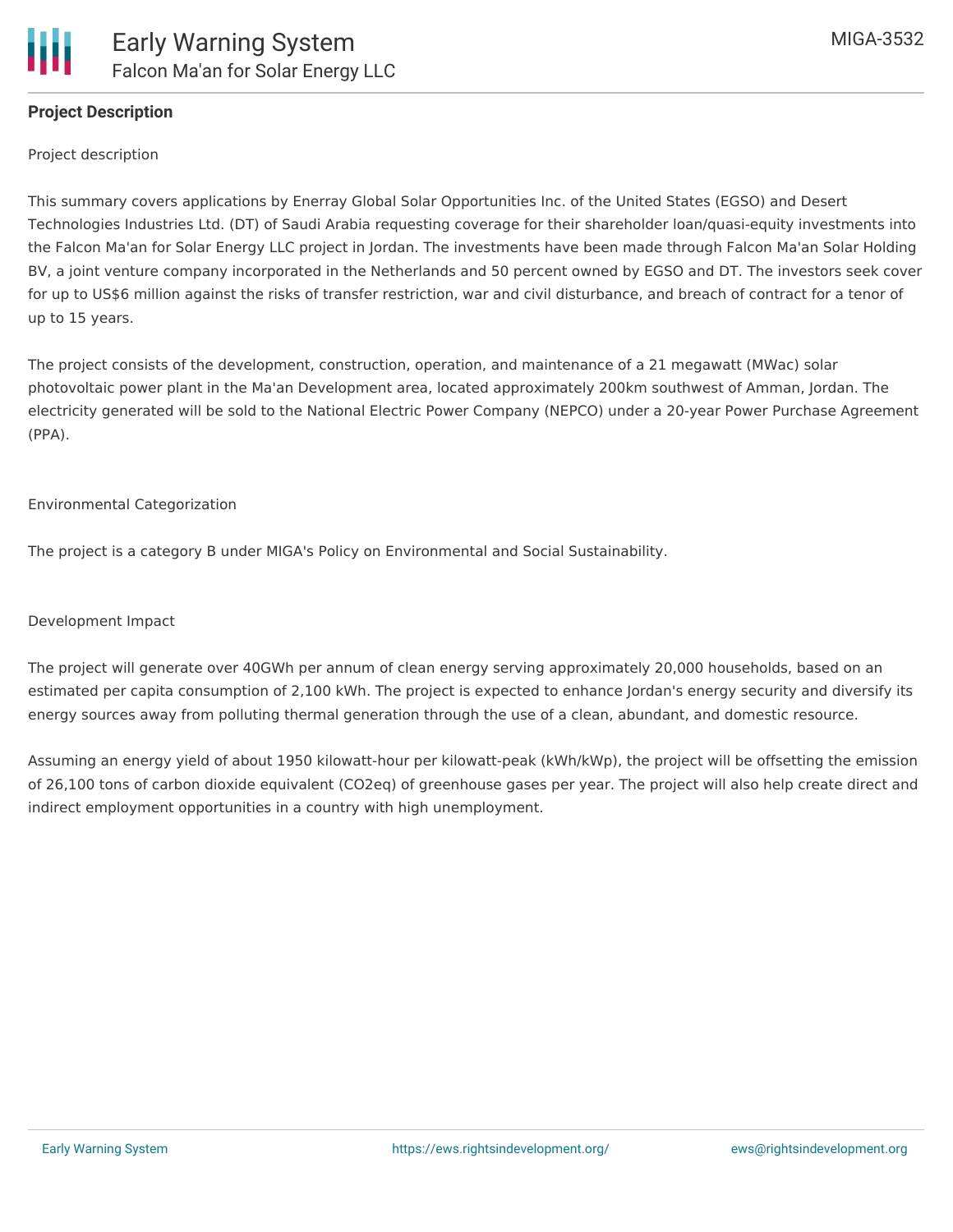## **Investment Description**

Multilateral Investment Guarantee Agency (MIGA)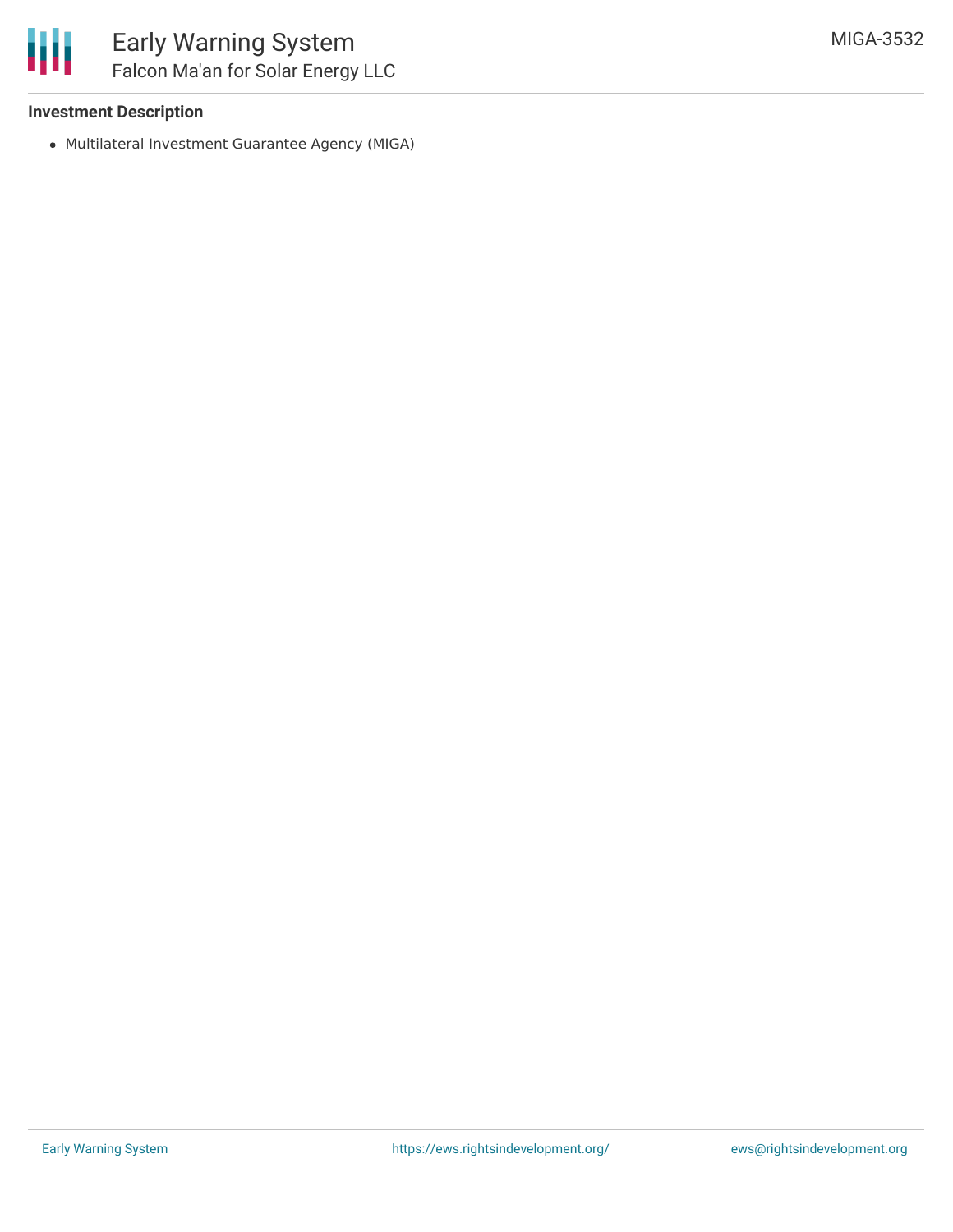

## **Contact Information**

ACCOUNTABILITY MECHANISM OF MIGA

The Compliance Advisor Ombudsman (CAO) is the independent complaint mechanism and fact-finding body for people who believe they are likely to be, or have been, adversely affected by an IFC or MIGA- financed project. If you submit a complaint to the CAO, they may assist you in resolving a dispute with the company and/or investigate to assess whether the IFC is following its own policies and procedures for preventing harm to people or the environment. If you want to submit a complaint electronically, you can email the CAO at CAO@worldbankgroup.org. You can learn more about the CAO and how to file a complaint at http://www.cao-ombudsman.org/